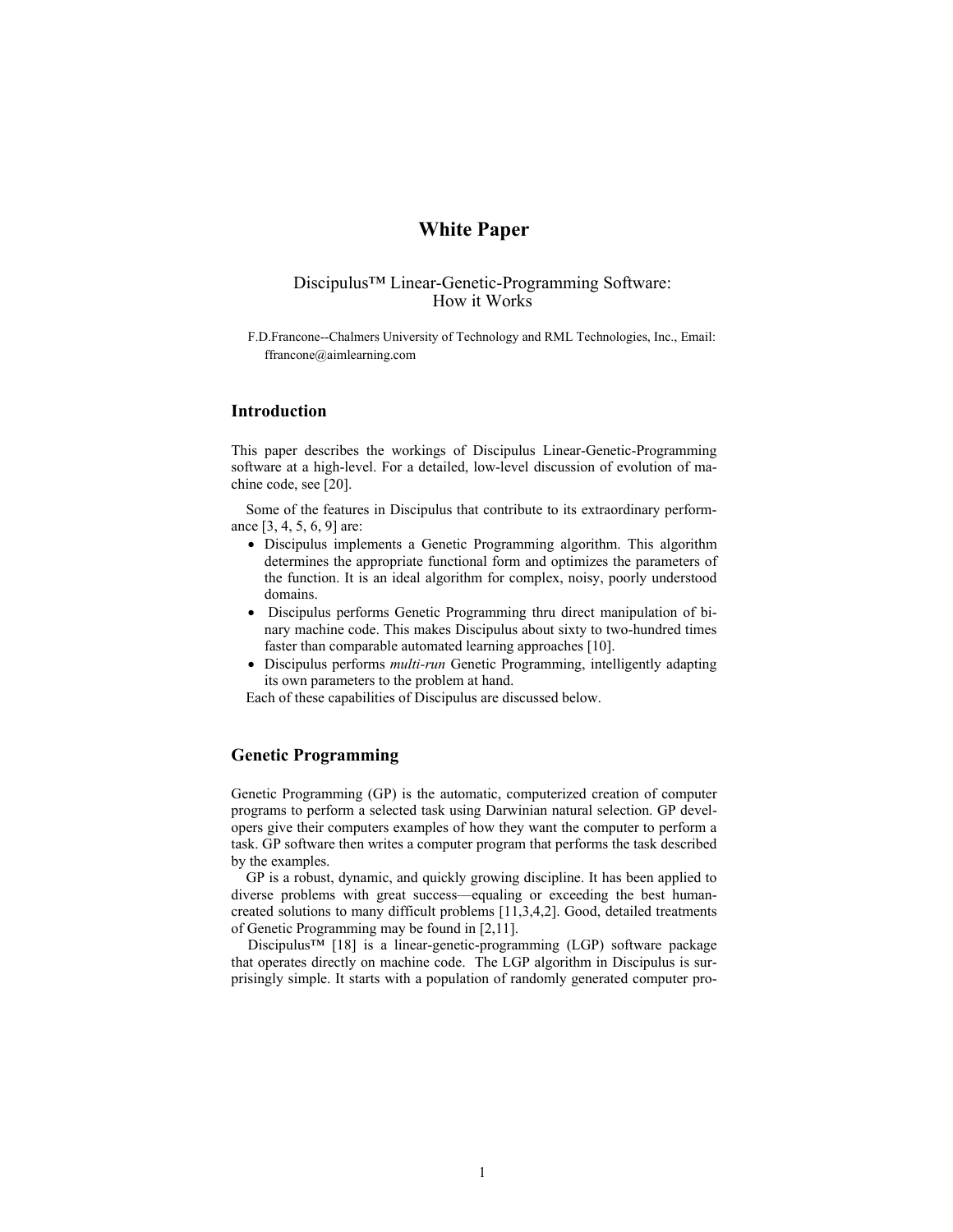grams. These programs are the "primordial soup" on which computerized evolution operates. Then, GP conducts a "tournament" by selecting four programs from the population—also at random—and measures how well each of the four programs performs the task designated by the GP developer. The two programs that perform the task best "win" the tournament.

The GP algorithm then copies the two winner programs and transforms these copies into two new programs via crossover and mutation transformation operators—in short, the winners have "children." These two new child programs are then inserted into the population of programs, replacing the two loser programs from the tournament. GP repeats these simple steps over and over until it has written a program that performs the selected task.

GP creates its "child" programs by transforming the tournament winning programs. The transformations used are inspired by biology. For example, the GP mutation operator transforms a tournament winner by changing it randomly—the mutation operator might change an addition instruction in a tournament winner to a multiplication instruction. Likewise, the GP crossover operator causes instructions from the two tournament winning programs to be swapped—in essence, an exchange of genetic material between the winners. GP crossover is inspired by the exchange of genetic material that occurs in sexual reproduction in biology.

# **Genetic Programming using Direct Manipulation of Binary Machine Code**

Machine-code-based, LGP is the direct evolution of binary machine code through GP techniques [12-17]. Thus, an evolved LGP program is a sequence of binary machine instructions. For example, an evolved LGP program might be comprised of a sequence of four, 32-bit machine instructions. When executed, those four instructions would cause the central processing unit (CPU) to perform operations on the CPU's hardware registers. Here is an example of a simple, four-instruction LGP program that uses three hardware registers:

```
 register 2 = register 1 + register 2 
register 3 = register 1 - 64 register 3 = register 2 * register 3 
 register 3 = register 2 / register 3
```
While LGP programs are apparently very simple, it is actually possible to evolve functions of great complexity using only simple arithmetic functions on a register machine [15,17].

After completing a machine-code LGP project, the LGP software decompiles the best evolved models from machine code into Java, ANSI C, or Intel Assembler programs [18]. The resulting decompiled code may be linked to the optimizer and compiled or it may be compiled into a DLL or COM object and called from the optimization routines.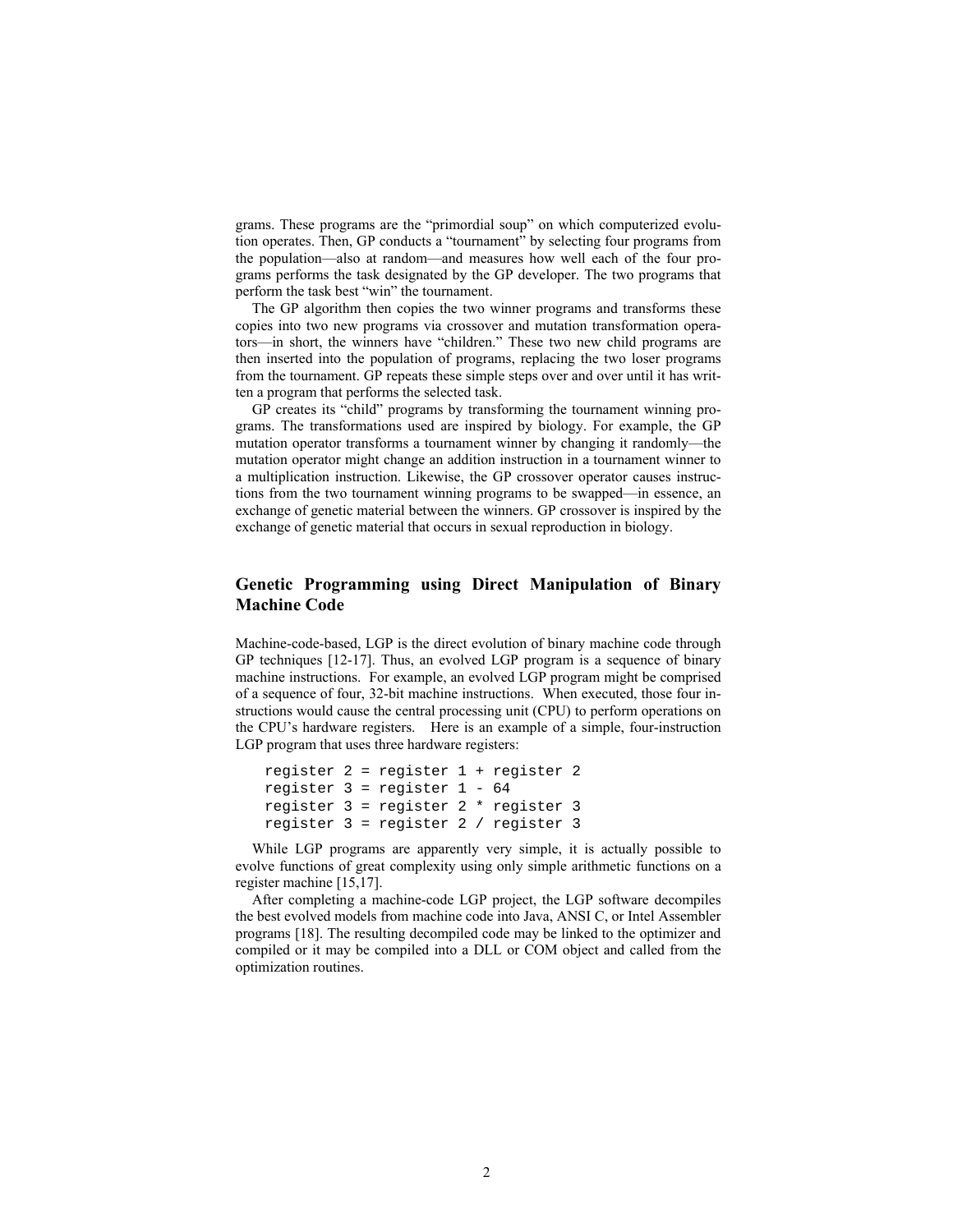The linear machine code approach to GP has been documented to be between 60 to 200 times faster than comparable interpreting systems [10,12,17]. As will be developed in more detail in the next section, this enhanced speed may be used to conduct a more intensive search of the solution space by performing more and longer runs.

#### **Multiple-Run Genetic Programming**

Discipulus is a multiple-run genetic-programming system. That is, it is designed to intelligently perform many runs. While doing so, it intelligently adapts its parameters to the problem at hand.

 The importance of multi-run genetic-programming derives from the fact that genetic-programming is a stochastic algorithm. Accordingly, running it over-andover with the same inputs usually produces a wide range of results, ranging from very bad to very good. For example, Fig. 2 shows the distribution of the results from 30 runs of LGP on the incinerator plant modeling problem mentioned in the introduction—the  $R^2$  value is used to measure the quality of the solution. The solutions ranged from a very poor  $R^2$  of 0.05 to an excellent  $R^2$  of 0.95.



Our investigation to date strongly suggests the typical GP distribution of results from multiple GP runs includes a distributional tail of excellent solutions that is not always duplicated by other learning algorithms. For example, for three separate problem domains, an GP system produced a long tail of outstanding solutions, even though the average GP solution was not necessarily very good. By way of contrast, and in that same study, the distribution of many neural networks runs on the same problems often produced a good average solution, but did not produce a tail of outstanding solutions like GP [8.4].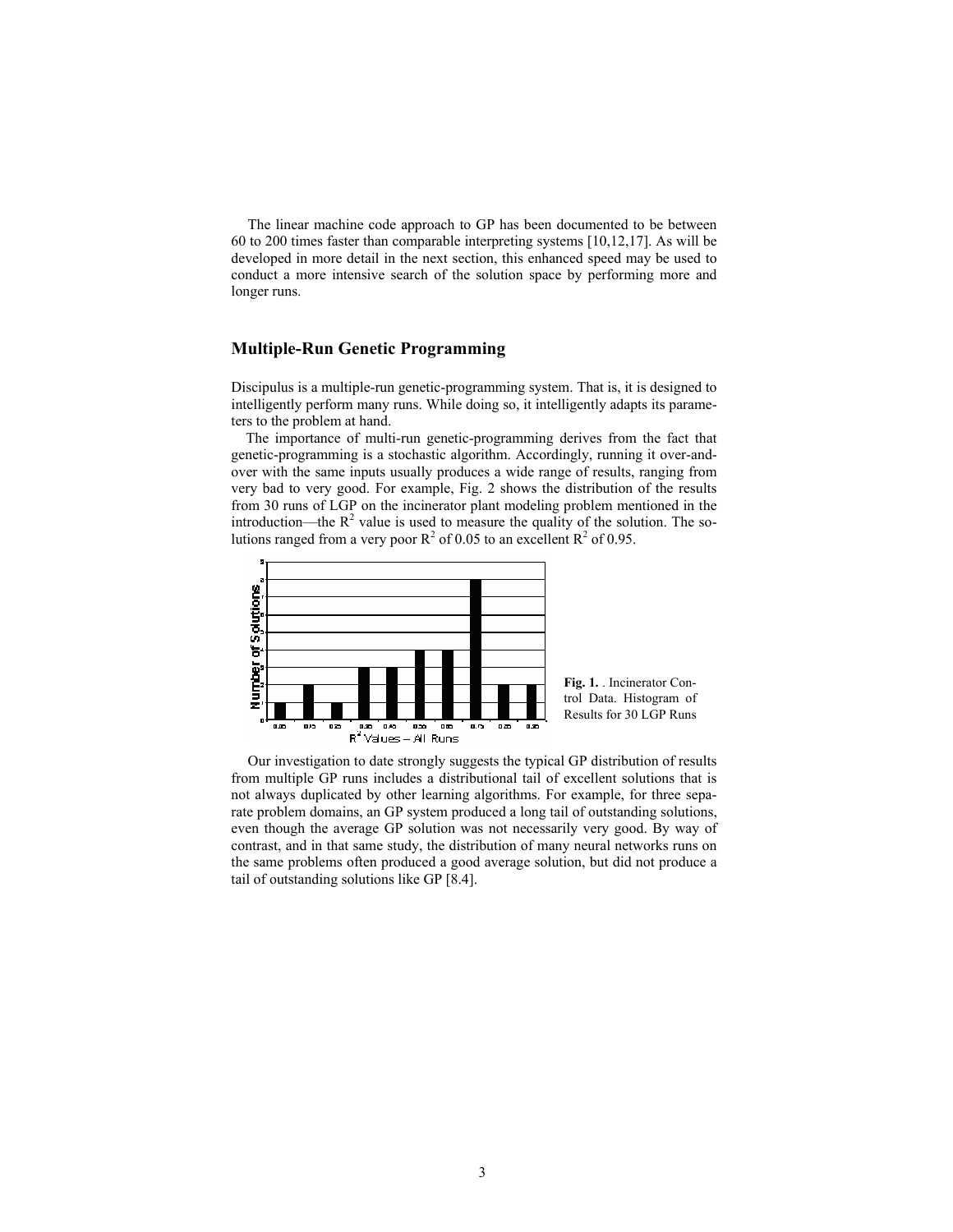

**Fig. 2.** Typical Comparative Histograms of the Quality of Solutions Produced by LGP Runs (bars) and Neural Network Runs (lines). Discussed in detail in [8]

Figure 3 shows a comparative histogram of LGP results versus neural network results derived from 720 runs of each algorithm on the same problem. Better solutions appear to the right of the chart. Note the tail of good LGP solutions (the bars) that is not duplicated by a comparable tail of good neural network solutions. This same pattern may be found in other problem domains [id].

To locate the tail of best solutions on the right of Figure 3, it is *essential* to perform many runs, regardless whether the researcher is using neural networks or LGP. This is one of the most important reasons why a machine-code approach to GP is preferable to other approaches. It is so much faster than other approaches, that it is possible to complete many runs in realistic time frames on a desktop computer. That makes it more capable of finding the programs in the good tail of the distribution.

### **References**

- 1. Bäck and Schwefel (1993) Black, T. and Schwefel, H.P., 1993. An Overview of Evolutionary Algorithms for Parameter Optimization, Evolutionary Computation, 1(1): pp. 1-23, 1993.
- 2. Banzhaf, W., Nordin, P., Keller, R., Francone, F. (1998) Genetic Programming, An Introduction, Morgan Kauffman Publishers, Inc., San Francisco, CA.
- 3. Deschaine, L.M., (2000) Tackling real-world environmental challenges with linear genetic programming. PCAI Magazine, Volume 15, Number 5, September/October, pp. 35-37.
- 4. Deschaine, L.M., Patel, J.J., Guthrie, R.G., Grumski, J.T., and Ades, M.J. (2001) "Using Linear Genetic Programming to Develop a C/C++ Simulation Model of a Waste Incinerator," The Society for Modeling and Simulation International: Advanced Simulation Technology Conference, Seattle, WA, USA April, ISBN: 1-56555-238-5, pages 41-48.
- 5. Deschaine, L.M., Hoover, R.A. Skibinski, J. (2002) "Using Machine Learning to Complement and Extend the Accuracy of UXO Discrimination Beyond the Best Reported